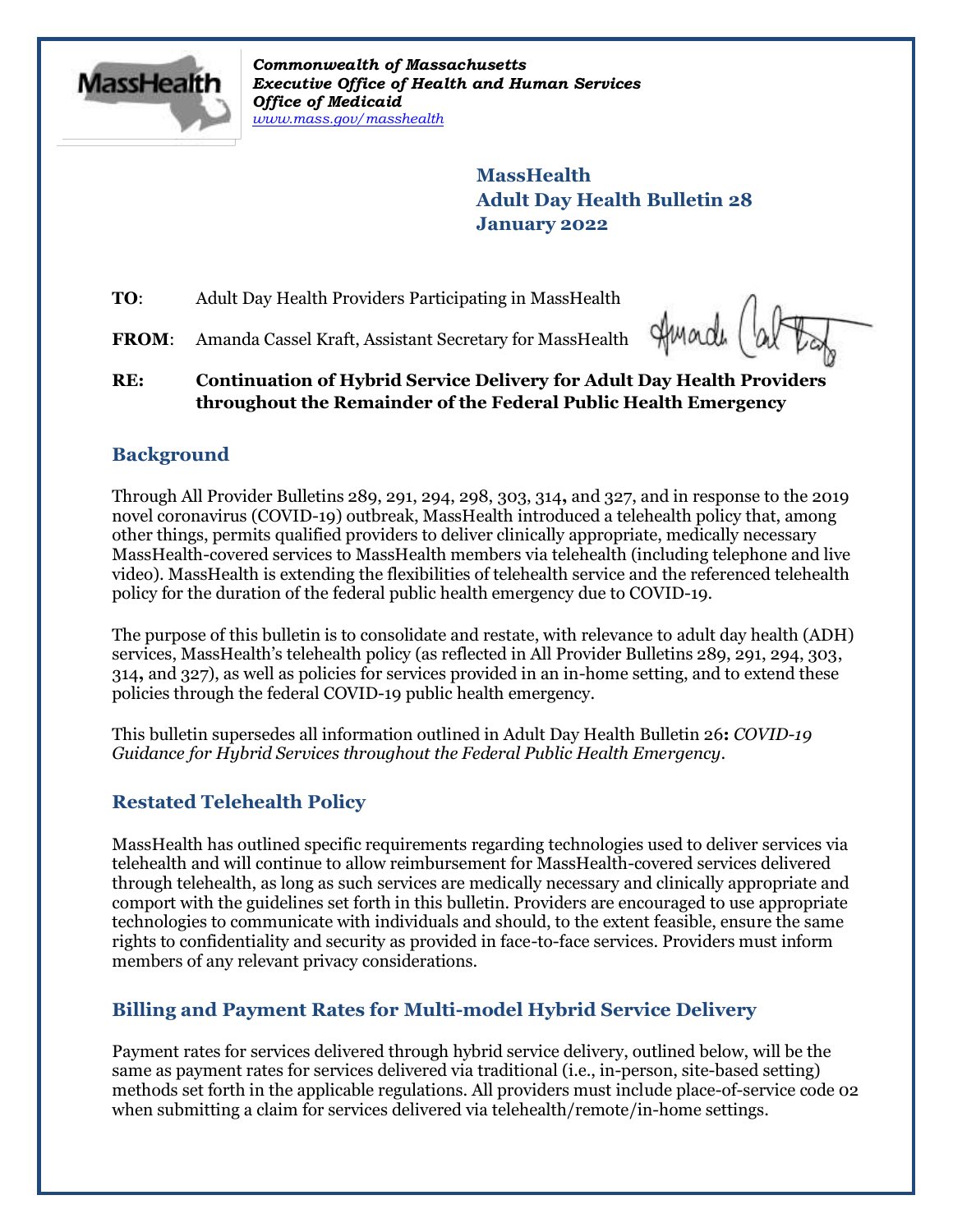**MassHealth Adult Day Health Bulletin 28 January 2022 Page 2 of 5**

Providers should bill for remote services, including in-home services, as described herein, using the partial per diem codes. After services are provided, providers should bill only for the day on which the service was delivered.

If a member is out of the area as a means to be closer to family or other caregiver, the provider may continue to provide remote services to that member if the services are scheduled and planned before the delivery of the service. Remote services are not acceptable for members outside the Commonwealth.

After the services are delivered, providers may submit claims either on a monthly basis or more frequently throughout the month.

## **Multi-model Hybrid Service Requirements**

- 1. Remote/telehealth services for ADH are services that are typically provided in the congregate, site-based setting with specific objectives and goals for the member but performed via telehealth, in person outside of the program site, or through video interaction.
- 2. Remote/telehealth services, as well as any in-person services provided in an in-home setting, are planned engagements for the member. The member and the ADH provider must agree on a schedule of services to be delivered to the member on a weekly basis.
- 3. Clearly delineated adult day health payment rates in 101 CMR 447.00: *Rates for Certain Homeand Community-based Services Related to Section 9817 of the American Rescue Plan Act* apply to ADH services provided by eligible providers through remote/telehealth or in-person services, where:

a. services align with the member's individualized plan of care, including the member's *return to program* plan of care, and promote the prevention of decompensation in mental and physical status due to isolation in the home;

b. services provided remotely mirror services provided during site-based services; and c. all remote services must be a direct interaction with the member unless the member is unable to interact due to functional limitations and the individual speaking on their behalf is acting as their proxy.

- 4. Video interaction, group telephonic, and in-home services may be delivered up to five days per week throughout the remainder of the federal public health emergency. Only one service may be delivered to a member per day.
- 5. Services provided telephonically on a one-to-one basis to members are limited to two times per week. Only one service may be delivered to a member per day. Each one-to-one telephonic service provision must be a minimum of 15 minutes in length.
- 6. Members who are attending site-based services may not receive one-to-one telephonic services. All other remote services, e.g., video and group telephonic services, in-person remote/doorstep, and in-home services, are billable on alternate days of site-based attendance throughout the remainder of the federal public health emergency.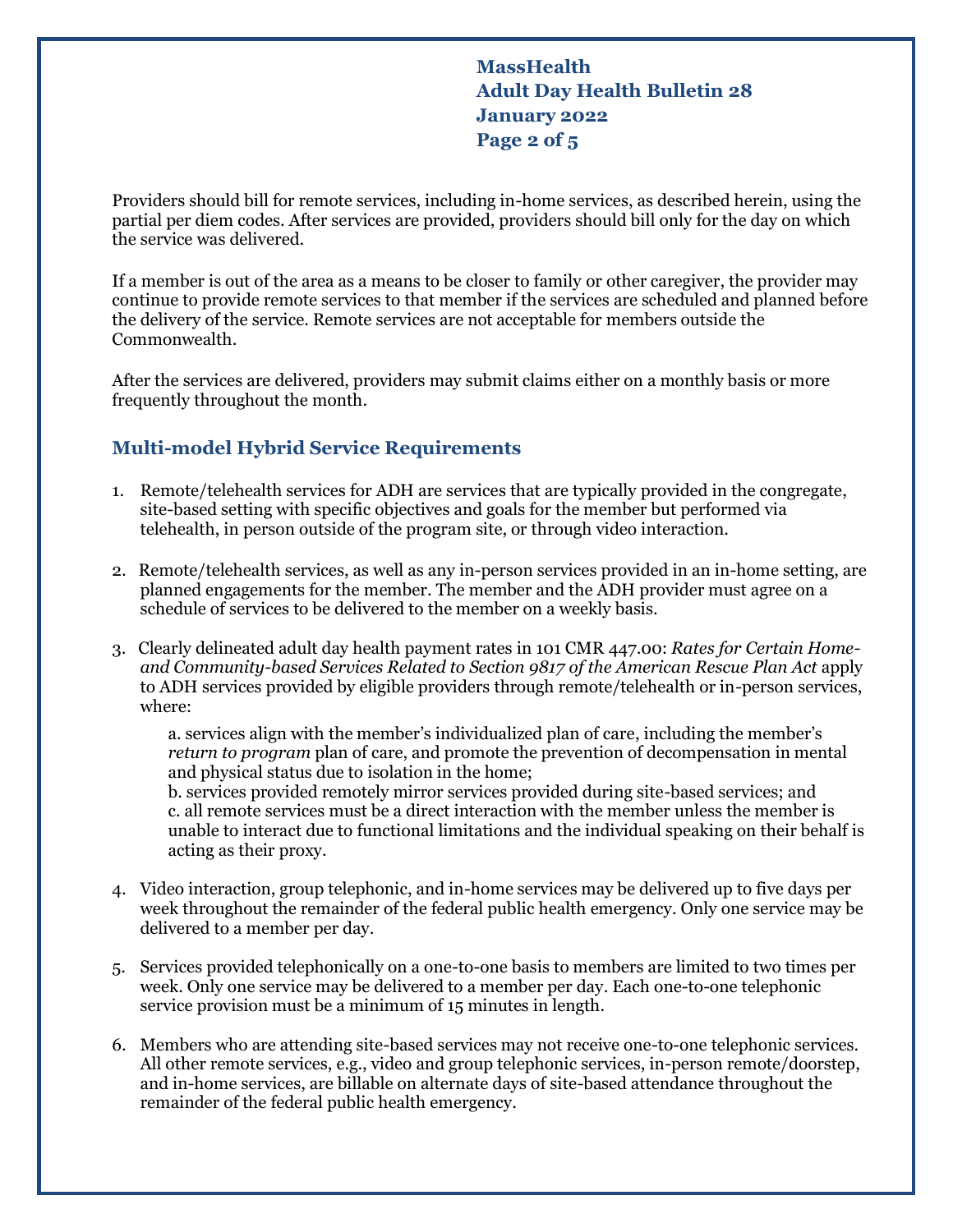**MassHealth Adult Day Health Bulletin 28 January 2022 Page 3 of 5**

## **Qualifying Multi-model Hybrid Remote/Telehealth Services**

For an ADH program to be able to provide remote services eligible for reimbursement, the program must deliver center/site-based services to those members who require or desire traditional day program services. To qualify for eligible ADH reimbursement, a provider must deliver services that fall into of the following categories:

- **Center/Site-Based Services**. These are traditional day program services provided in a site-based day program setting.
- **Group Video/Telephonic Services or One-to-One Video Service**. Staff provide skilled services and monitoring, such as working on specific health-related goals, diet education, medication monitoring, coordinated care efforts, and clinical interventions. Additional services include scheduled, direct, and interactive group activities held on a webbased video platform or a telephone group conference call that allows each member to participate to the extent that they are able, as well as work on habilitative or preventive goals.
- **One-to-One Telephonic Services (limited to two times per week if members are fully remote)**. Staff provide skilled services and assessments to continue to identify any health and safety measures that need to occur, specifically for those members who lack informal supports in the home. Appropriate one-to-one telephonic services include the following types of services:
	- nursing oversight to follow up on any medical types of issues and assessments in order to meet the documentation requirements for nursing services;
	- social service interventions and assessments in order to meet the documentation requirements for social services;
	- therapeutic recreation assessment and follow-up in order to meet the documentation requirements for therapeutic activity professionals; and
	- individualized activity of engagement with member as if the member was attending a group service/programming in the center.

One-to-one telephonic services are not unscheduled telephone calls to check in on a member. These are scheduled and planned, with intention to provide a service to a member who may not have access to other remote service options.

- **Remote Services Outside a Member's Home or Doorstep***.* Delivery of activity supplies and interacting with members, checking on overall well-being, and providing health education.
- **In-Home Services**. Services intended to serve as "eyes on" for members who have been receiving remote services, recognizing that the way a member presents on the phone or video may not represent the full picture.

Before the delivery of in-home services, a self-COVID-19 screening must be performed by the staff before entering the home, and a COVID-19 screening must be performed with the member before entering the home.

Personal protective equipment (PPE) must be worn inside member's homes regardless of vaccination status.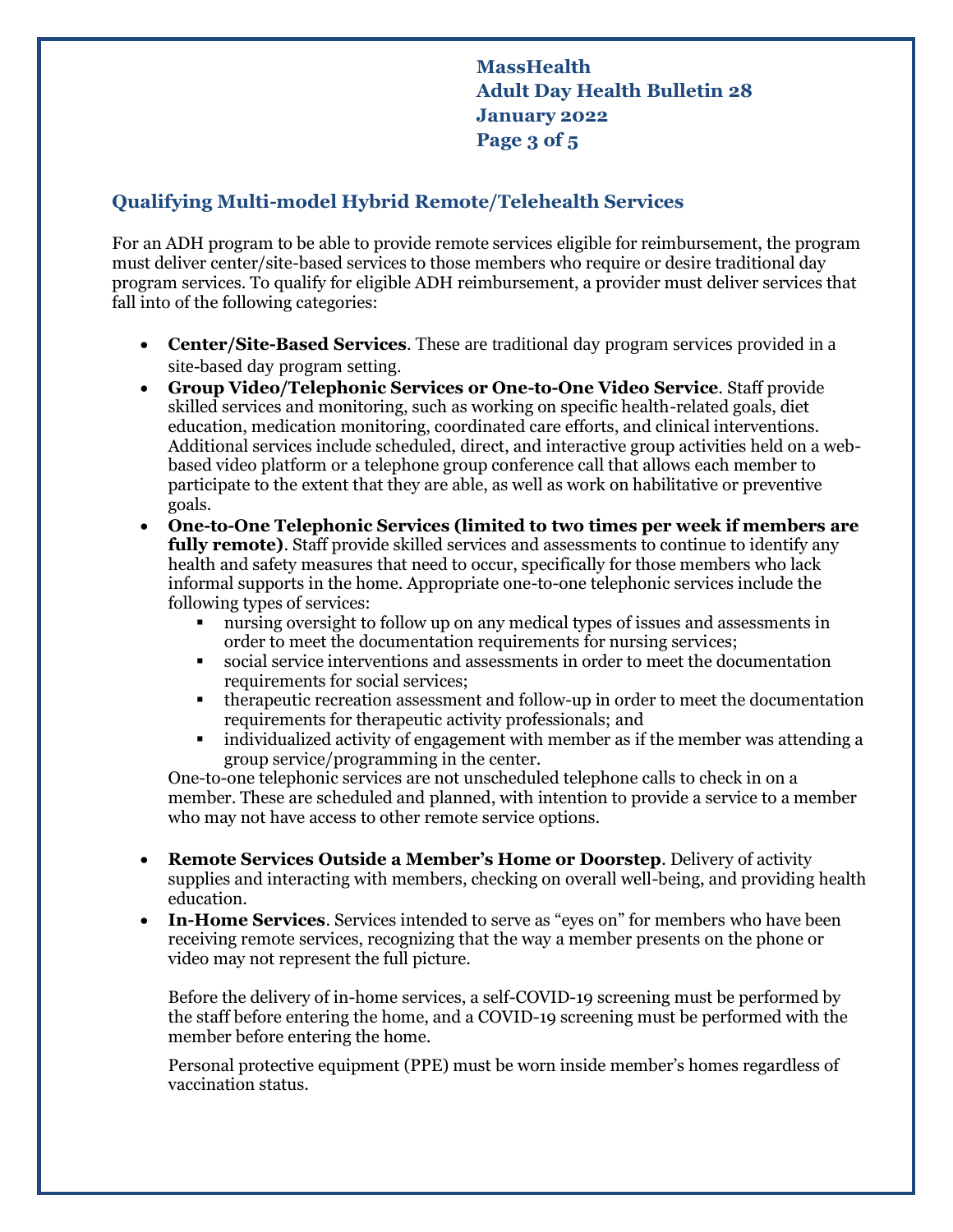**MassHealth Adult Day Health Bulletin 28 January 2022 Page 4 of 5**

### **Functions Excluded from Billable Multi-model Hybrid Service Delivery**

The following are not billable:

- Meal delivery
- Grocery shopping
- COVID-19 symptom checks at the member's residence by driver
- Arrangement of members' attendance in the congregate setting
- Delivery of materials/activity packets absent any additional service provision
- Unscheduled check-ins with members and or caregivers
- One-to-one telephonic service outside of the parameters listed above.

#### **Documentation of Multi-model Hybrid Service Delivery**

All remote service delivery must be clearly documented in the member's record, noting how the provided service promoted the prevention of decompensation of member's baseline or aligned with the member's plan of care. Documentation must indicate the mode of the service; i.e., telephonic, video, in-person, in-home, and include a plan to follow up on any medically necessary components. Documentation must also indicate the length of time in which the service provided.

For in-home service provisions, providers must clearly document in the member's record the services delivered for each full hour of service.

Providers must maintain accurate attendance records for each date of service on which services were provided to members in the congregate setting. Members' scheduled remote services must be documented and maintained onsite. The ADH provider must document scheduled remote services for each date for which services are billed and make this information available to MassHealth or its designee upon request.

ADH providers must continue to submit utilization data on a biweekly basis in the format required by MassHealth.

#### **MassHealth Website**

This bulletin is available on th[e MassHealth Provider Bulletins](http://www.mass.gov/masshealth-provider-bulletins) web page.

[Sign up](https://www.mass.gov/forms/email-notifications-for-provider-bulletins-and-transmittal-letters) to receive email alerts when MassHealth issues new bulletins and transmittal letters.

### **Questions**

If you have questions about the information in this bulletin, please contact the Long Term Services and Supports (LTSS) Provider Service Center.

**Phone:** Toll free (844) 368-5184

**Email:** [support@masshealthltss.com](mailto:support@masshealthltss.com)